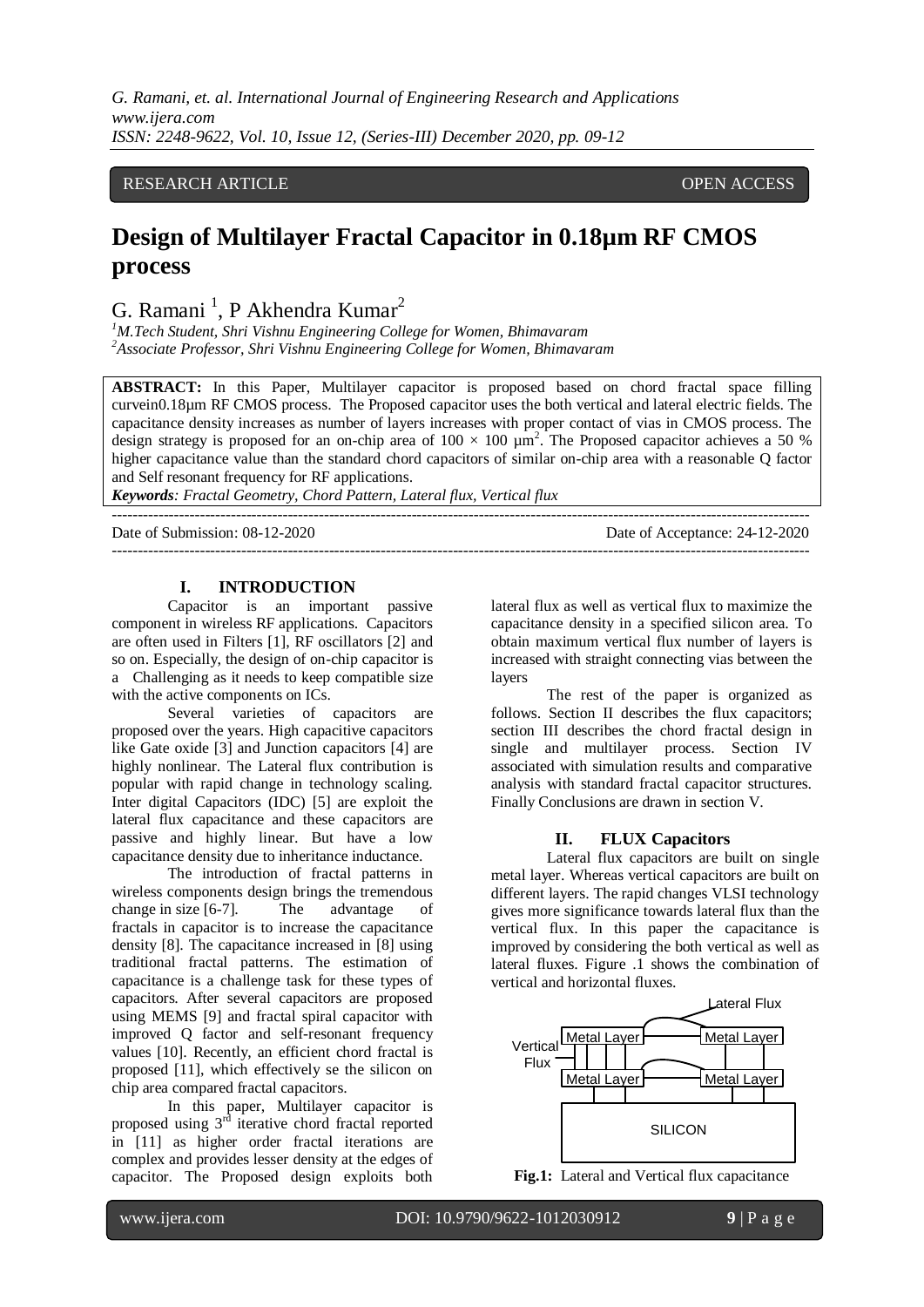*G. Ramani, et. al. International Journal of Engineering Research and Applications www.ijera.com ISSN: 2248-9622, Vol. 10, Issue 12, (Series-III) December 2020, pp. 09-12*

#### **III. SECTION a) Fractal Capacitor Design**

Chord fractal [11] proven to effective capacitor in terms of area for RF CMOS technology. In this various types of initiators are used to construct the chord fractal. Fig.2 shows the Chord fractal after third iterations. The Chord fractal is having two plates separated by air as dielectric.



Fig.2 3<sup>rd</sup> Iteration chord fractal [11]

The Chord fractal capacitor in single metal layer with different initiators considered is shown in Fig 3. The Capacitor is designed on top metal layer M6. Metal layer is made of Copper with a relative permittivity of with a transparent passivation layer above the M6 metal layer. Two Capacitor plates are represented in different colors. The maximum outer edge of plate is considered as 100 µm with a dielectric separation of 2 µm. The thickness of outer capacitor plate is considered 2um.

## **b) Multilayer Capacitor Design**



**Fig.3:** Single layer Fractal capacitor

180 nm RF Metal stacks for CMOS process is used for the design of Capacitor. Two layer capacitor is designed by utilizing the top two metal layers M6 and M5 and it can be extend to four layer capacitor. By proper joining of capacitor

plates using vertical vias improves the capacitance density. The Proposed capacitor is as shown in Fig.4



**Fig.4:** Multilayer Chord Capacitor Structure

The connection used is similar to the parallel combination of capacitor, where the capacitance almost double. Analysis of the designed capacitor is done next in the following section.

#### **Section IV: Results and Discussion**

The proposed Multilayer chord fractal capacitor and single layer chord fractal is designed using a HFSS software. In the simulator, the substrate and dielectric layers are considered as per the technology parameters to synchronize with capacitor fabrication process.

The capacitance of a proposed capacitor and standard chord fractal capacitor is calculated using Y-parameters and is given by

$$
C = -\frac{Im(Y_{21})}{2\pi f}
$$
 (1)  
And the Quality factor is given by

 $Im(V)$ 

$$
Q = \frac{im(r_{11})}{Re(r_{11})}
$$
 (2)

Besides the Q, the Self Resonant Frequency is an important factor for the on chip capacitors**.** 

The impedance of capacitor becomes inductive if the operational frequency exceeds the Self Resonant Frequency. The Self Resonant Frequency is given as

$$
SRF = \frac{1}{2\pi\sqrt{LC}}\tag{3}
$$

Fig.5 shows the simulated capacitance (C) Characteristics of proposed capacitor and chord fractal in single layer.

l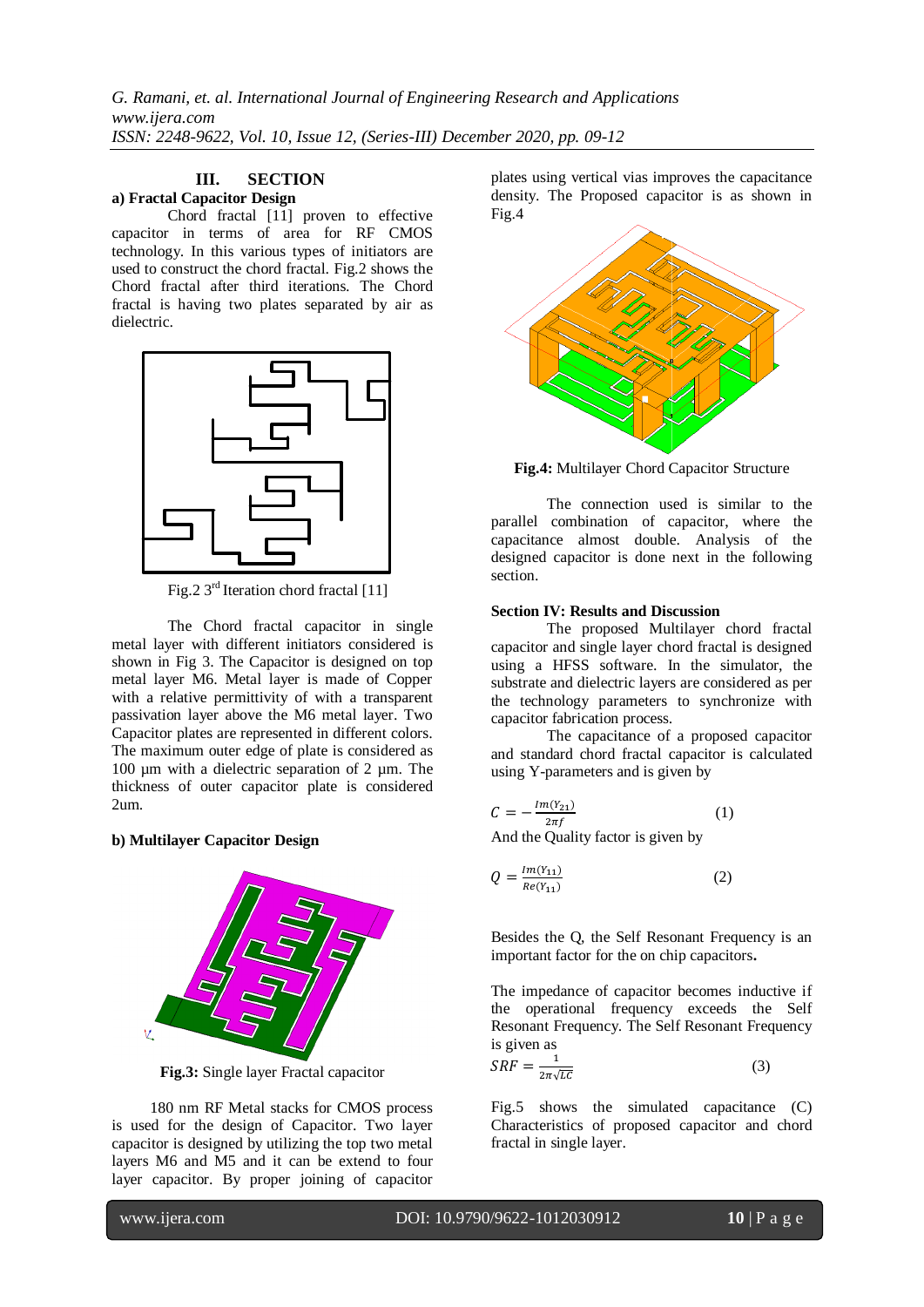

It is observed that the proposed capacitor is having a capacitance of 0.125pF at 2.4 GHz which is almost 50% higher than the single layer chord fractal capacitor with a negligible degradation in Q factor which is shown in Fig. 6.



Fig.6: Simulated Q-factor values for comparison

From the fig.6, it is almost both the capacitors are having Q factor value of 50.

It is also observe from the two figureFig.5 and Fig.6. It is having a capacitance 0.12pF slight variation over the frequency range of 1GHz to 20 GHz. The improved in proposed capacitor with standard capacitor is due to parallel combination of

Two metal layers and are connected using Vias. The Q factor is maintain almost same is due to top metal layers are chosen for connection. If further increasing in parallel connection of metal layers increases the capacitance but the Q-factor values drastically reduced as metal layers are nearer to the silicon substrate.

#### **IV. CONCLUSION**

In this paper, a new multilayer fractal chord capacitor is designed. The performance between proposed inductor and standard chord fractal in single layer has been simulated and compared using HFSS. The results shows that there is a 50% improvement in capacitance is observed which is suitable for Standard RF applications

#### **REFERENCES**

- [1]. P. Akhendra Kumar, Bheema Rao N, "Design of Low Pass Filter using Integrated Fractal Passive Components for GSM Application", Communications on Applied Electronics, Volume 7 - No. 10, December 2017.
- [2]. F. Cannone and G. Avitabile, "Multi-band VCO based on distributed VCO and switched capacitors banks," MIKON 2008-  $17<sup>th</sup>$  International Conference on Microwaves, Radar and Wireless Communications, Wroclaw, 2008, pp. 1-4.
- [3]. Elta, M.E., Chu, A., Mahoney, et. al.," Tantalum oxide capacitors for GaAs monolithic integrated circuits", IEEE Electron Device Lett,1982,pp:127-129.
- [4]. H. Wang, et.al., "A study of electrical character of 3D high-density junction capacitor for Si P",
- [5]. 13<sup>th</sup>International Conference on Electronic Packaging Technology & High Density Packaging, Guilin, 2012, pp. 1600-1603.
- [6]. G. D. Alley, "Inter digital capacitors and their application to lumped element microwave integrated circuits," IEEE Trans. Microwave Theory Tech., vol. 18, pp. 1028– 1033, Dec. 1970.
- [7]. M. Hamidkhani, H. Malekpoor and H. Oraizi, "Oscillator Phase-Noise Reduction using High-Qsc Active Giuseppe Peano Fractal Resonators," in IEEE Microwave and Wireless Components Letters, vol. 29, no. 5, pp. 354-356, May 2019,
- [8]. A. Azari, "A New Super Wideband Fractal Micro-strip Antenna," in IEEE Transactions on Antennas and Propagation, vol. 59, no. 5, pp. 1724-1727, May 2011.
- [9]. Samavati, H., Hajimiri, A., Shahani, A.R., Nasserbakht, G.N., and Lee, T.H.: 'Fractal capacitors', IEEE J. Solid-State Circuits, 1998, 33, pp. 2035–2041.
- [10]. A.M. Elshurafa, K.N. Salama "Two-layer radio frequency MEMS fractal capacitors in Poly MUMPS for S-band applications" Micro & Nano Letters, 2012, Vol. 7, Iss. 5, pp. 419 –421.

l